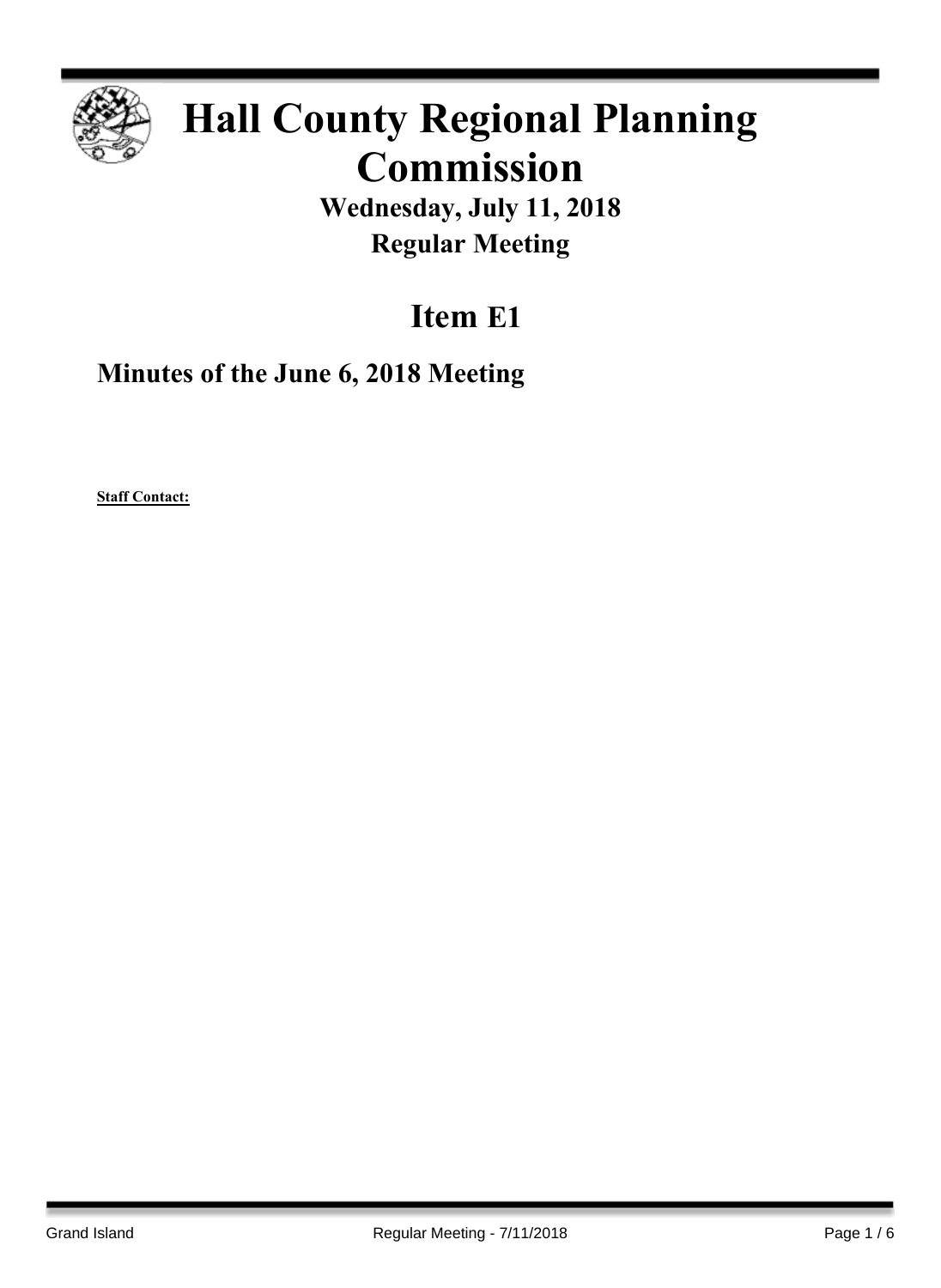

### THE REGIONAL PLANNING COMMISSION OF HALL COUNTY, GRAND ISLAND, WOOD RIVER AND THE VILLAGES OF ALDA, CAIRO, AND DONIPHAN, NEBRASKA

| Minutes                  |  |
|--------------------------|--|
|                          |  |
| for<br>June $6th$ , 2018 |  |
|                          |  |

The meeting of the Regional Planning Commission was held Wednesday, June 6<sup>th</sup>, 2018, at City Hall – Grand Island, Nebraska. Notice of this meeting appeared in the "Grand Island Independent" on May 25<sup>th</sup>, 2018.

|                     | Present: Pat O'Neill,<br>Les Ruge<br>Greg Robb  | Leonard Rainforth<br>Carla Maurer<br>Robin Hendricksen  | Hector Rubio<br>Tony Randone |  |  |
|---------------------|-------------------------------------------------|---------------------------------------------------------|------------------------------|--|--|
|                     |                                                 | Absent: Judd Allan, Jaye Monter, Dean Kjar, Derek Apfel |                              |  |  |
| Other: Steve Riehle |                                                 |                                                         |                              |  |  |
| Staff:              | Chad Nabity, Rashad Moxey, Norma Hernandez      |                                                         |                              |  |  |
|                     | Julie Blum, Grand Island Independent.<br>Press: |                                                         |                              |  |  |

#### **1. Call to order.**

Chairman O'Neill called the meeting to order at 6:00 p.m.

O'Neill stated that this was a public meeting subject to the open meetings laws of the State of Nebraska. He noted that the requirements for an open meeting are posted on the wall in the room and easily accessible to anyone who may be interested in reading them.

O'Neill also noted the Planning Commission may vote to go into Closed Session on any agenda item as allowed by State Law.

The Commission will discuss and may take action on any item listed on this agenda.

The order of items on the agenda may be reorganized by the Chair to facilitate the flow of the meeting to better accommodate the public.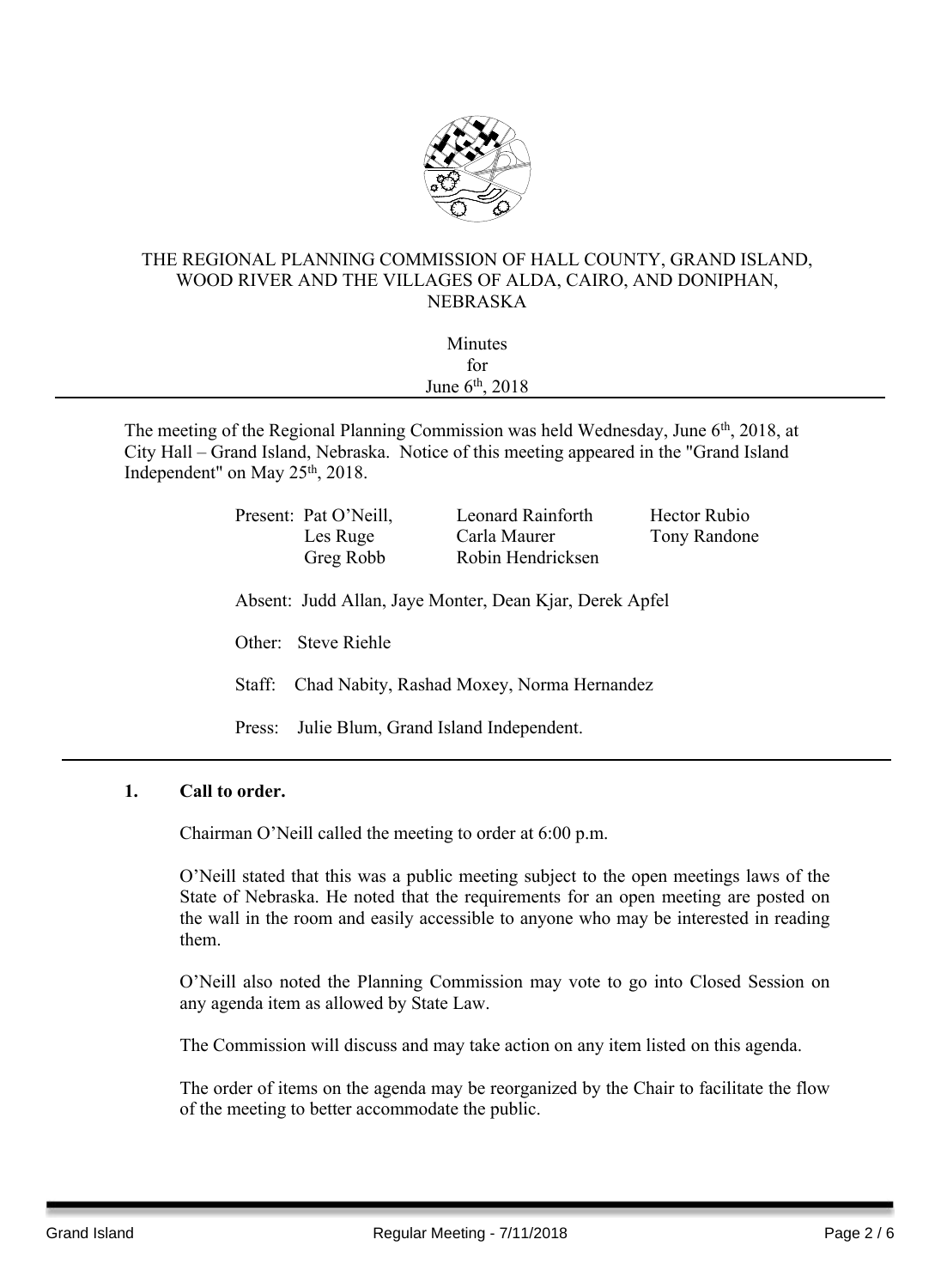# **2. Minutes of the May 2 nd , 2018 meeting.**

A motion was made by Randone and seconded by Rubio to approve the minutes of the May  $2<sup>nd</sup>$ , 2018 meeting.

The motion carried with six members in favor (O'Neill, Ruge, Hendricksen, Rainforth, Rubio and Randone) and one member abstaining (Maurer). Robb was not present at the time of voting.

## **3. Request Time to Speak.**

The following requested time to speak during discussion: *Arend Baack*, 104 N Wheeler Ave, Item 5

**4. Public Hearing- Hall County One & Six year Road Plan** - concerning adoption of the 1 & 6 year street improvement plan, for Hall County, Nebraska for 2019-2024 (C-21-2018HC).

O'Neill opened the public hearing.

Steve Riehle represented the Hall County Roads Department. Riehle explained that Hall County has over 550 square miles of roadway consisting of 630 gravel roads, 186 asphalt road, 189 bridges over 20ft. and 194 bridges under 20ft. He also explained that a ranking system was put into place to help determine the order of which each project should be completed. Riehle stated that throughout the County, both municipalities and the county roads department has worked together to maintain and complete numerous projects. He explained that Gas Tax covers 2/3 of the County Roads Department budget while the other 1/3 comes from Property Taxes. Riehle noted that within the one year plan notable projects consist of a Box Culvert project in conjunction with the NRD as a part of the Prairie Silver Moore Project on Engleman near Highway 2. He explained that the project is being jointly funded by the City of Grand Island, Hall County & the State. He also noted that 2 bridge projects are projected to be worked on during the one year plan.

Commissioner O'Neil asked if construction cost will affect projects listed and Riehle stated there are concerns on the price of steel explaining that as prices for steel increase the cost of construction may potentially increase as well.

Within the six year plan Riehle noted that a 95ft bridge is the most notable project, locating on Monitor Road South of white Cloud. He also noted that major paving projects for County Roads will be in the six year plan particularly 60<sup>th</sup> street east of Alda and portions of One R road.

O'Neill closed the public hearing.

A motion was made by Randone and seconded by Rainforth to recommend adoption of the 1 & 6 year street improvement plan, for Hall County, Nebraska for 2019-2024.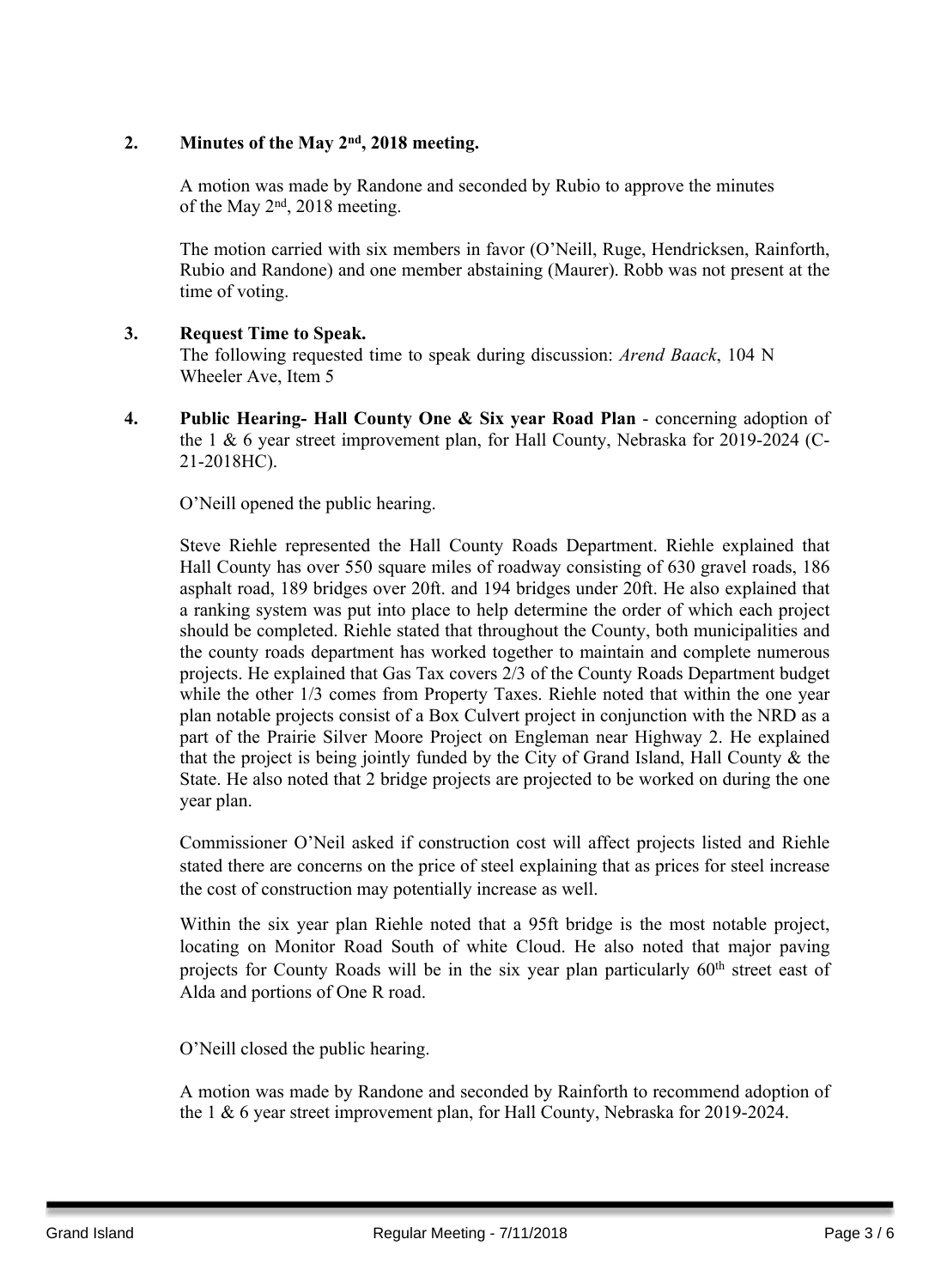The motion carried with eight members in favor (O'Neill, Ruge, Robb, Maurer, Hendricksen, Rainforth, Rubio and Randone) and no members voting no or abstaining.

**5. Public Hearing- Text Amendment of Hall County Zoning Resolution**. Concerning proposed amendments to various parts of Article 2 Section 2.03 Definition of Terms, and Article 4 Section 4.02 Agricultural – Primary District and Section 4.03 A-2 Secondary Agricultural District relative to livestock production. (C-06-2017HC)

O'Neill opened the public hearing.

Nabity explained that the language presented at the meeting is exactly what has been discussed at previous meetings. He noted that changes made throughout the document were that of typos, grammatical errors and some numbering inaccuracies.

Andy Baack raised his concern about having up to 4,999 animal units' operations right next to each other. His concern was that a string of small operations can be right next to each other once they meet the requirements based on the matrix. Baack noted that if an operation exceed more than 10,000 animal units a conditional use permit is required. However, Baack expressed concerns about allowing two Class II LFO's small operations of 4,999 concentrated in one area while being owned by separate ownership; due to the fact that a conditional use permit can be avoided as they are two separate entities even though they can raise the same issues as 1 large operation.

O'Neill closed the public hearing.

A motion was made by Rainforth and seconded by Ruge to recommend proposed amendments to various parts of Article 2 Section 2.03 Definition of Terms, and Article 4 Section 4.02 Agricultural – Primary District and Section 4.03 A-2 Secondary Agricultural District relative to livestock production.

The motion carried with seven members in favor (Ruge, Robb, Maurer, Hendricksen, Rainforth, Rubio and Randone) and one member voting no (O'Neill).

#### **Consent Agenda:**

- **6. Subdivision – Carey Subdivision Grand Island Final Plat-** Located north of Bismark Road E. and west of Stuhr Road in the jurisdiction of Grand Island, Nebraska. (2 lots, 4.695 acres). This property is zoned B2 General Business Zone.
- **7. Subdivision – Copper Creek 11th Estates Subdivision Grand Island Final Plat -** Located south of Indian Grass Road and west of Brome Grass Road in the jurisdiction of Grand Island, Nebraska (8 lots, 1.71 acres). This property is zoned R2 Low Density Residential.
- **8. Subdivision – Copper Creek 12th Estates Subdivision Grand Island Final Plat -** Located south of Indian Grass Road, east of Switch Grass Street and west of Brome Grass Road in the jurisdiction of Grand Island, Nebraska (8 lots, 1.88 acres). This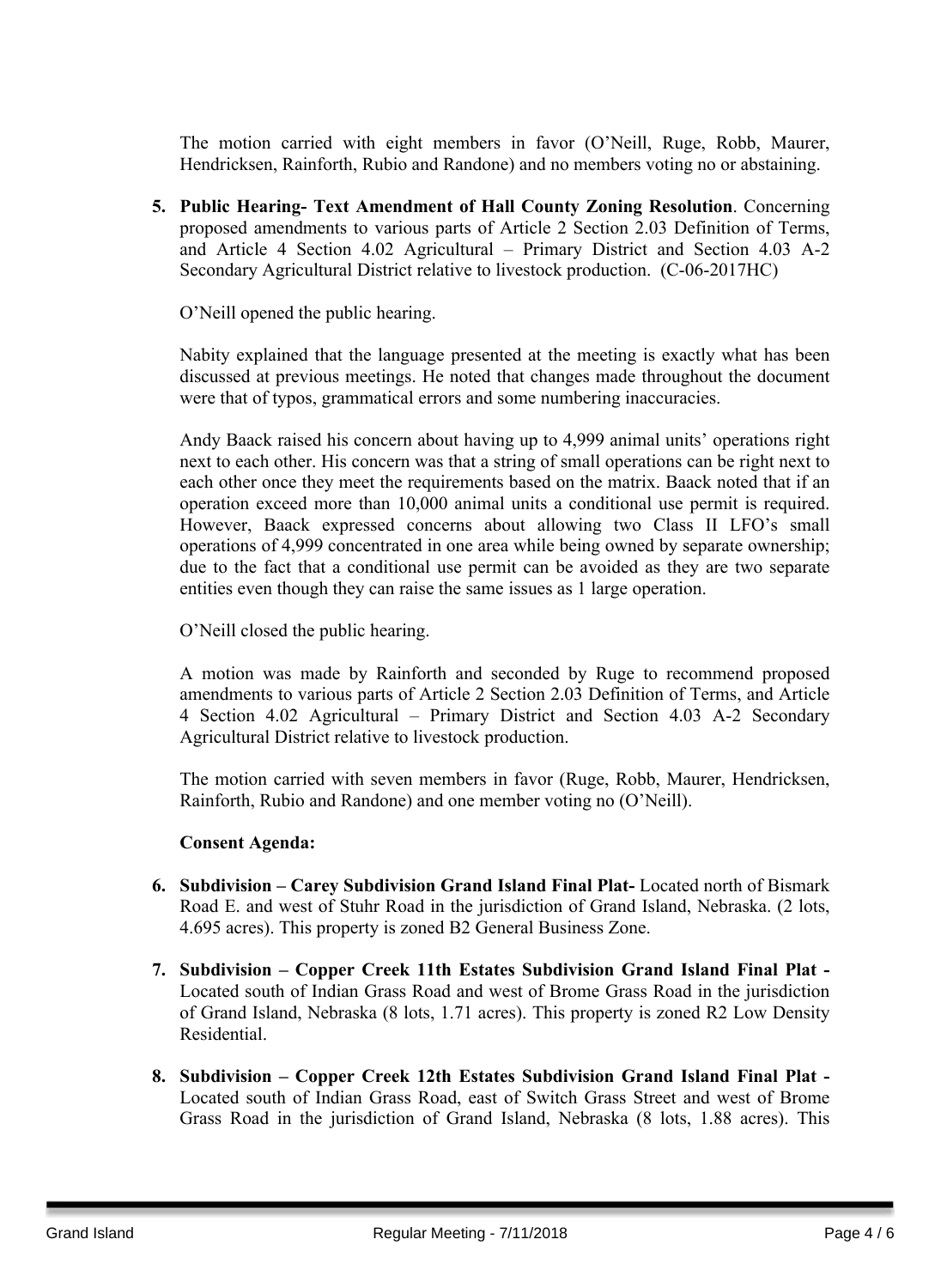property is zoned R2 Low Density Residential.

- **9. Subdivision – Copper Creek 13th Estates Subdivision Grand Island Final Plat-**Located south of Indian Grass Road and to the west and east of Buffalo Grass Road in the jurisdiction of Grand Island, Nebraska. (13 lots, 3.37 acres). This property is zoned R2 Low Density Residential.
- **10. Subdivision – Fonner View Estates Subdivision Grand Island Final Plat-** Located south of Stolley Park Road and west of Stuhr Road in the jurisdiction of Grand Island, Nebraska. (6 lots, 34.848 acres). This property is zoned LLR Large Lot Residential.
- **11. Subdivision – Knuth Acres Subdivision Grand Island Final Plat-** Located south of Wildwood Drive W and west of Elk Drive in the jurisdiction of Grand Island, Nebraska. (1 lot, 1.19 acres). This property is zoned TA Transitional Agricultural Zone.
- **12. Subdivision – MCK Estates Subdivision Grand Island Final Plat-** Located South of Platte River Drive and west of US Highway 281 S and east of Hilltop Road in the jurisdiction of Doniphan, Nebraska. (1 lot, 4.157 acres). This property is zoned TA Transitional Agriculture Zone.
- **13. Subdivision – Nelson Subdivision Hall County Final Plat-** Located north of Lowry Road E, East of Stuhr Road S and west of Shady Bend Road S in the jurisdiction of Hall County, Nebraska. (2 lots, 6.69acres). This property is zoned A-1 Agricultural Zone – Primary District.
- **14. Subdivision- Prairie Creek Meadows 2 nd Subdivision Hall County Final Plat –** Located south of One-R Road and east of Webb Road in Hall County, Nebraska. (9 lots, 33.57 acres). This property is zoned PUD Planned Unit Development.
- **15. Subdivision- Prairieview Plaza Subdivision Grand Island Final Plat ––** Located north of Husker Highway, west of James Road and east of Prairieview Street in the jurisdiction of Grand Island, Nebraska, Nebraska. (4 lots, 6.359 acres). This property is zoned B2 General Business Zone.
- **16. Subdivision- RCI Subdivision Grand Island Final Plat –** Located west of Midaro Drive and east of Locust Street S. in the jurisdiction of Grand Island, Nebraska, Nebraska. (2 lots, 4.599 acres). This property is zoned B2 General Business Zone.
- **17. Subdivision- Rief Acres Subdivision Grand Island Final Plat –** Located north of Wildwood Drive W. and west of Locust Street S. the jurisdiction of Grand Island, Nebraska, Nebraska. (1 lot, 3.592 acres). This property is zoned GWC Gateway Corridor Zone.
- **18. Subdivision- Schup Subdivision Hall County Final Plat –** Located south of Lowry Road W., west of Locust Street S. and east of Blaine Street S. in the jurisdiction of Hall County, Nebraska, (1 lots, 4.84 acres). This property is zoned A-3 Agricultural - Transitional District Zone.